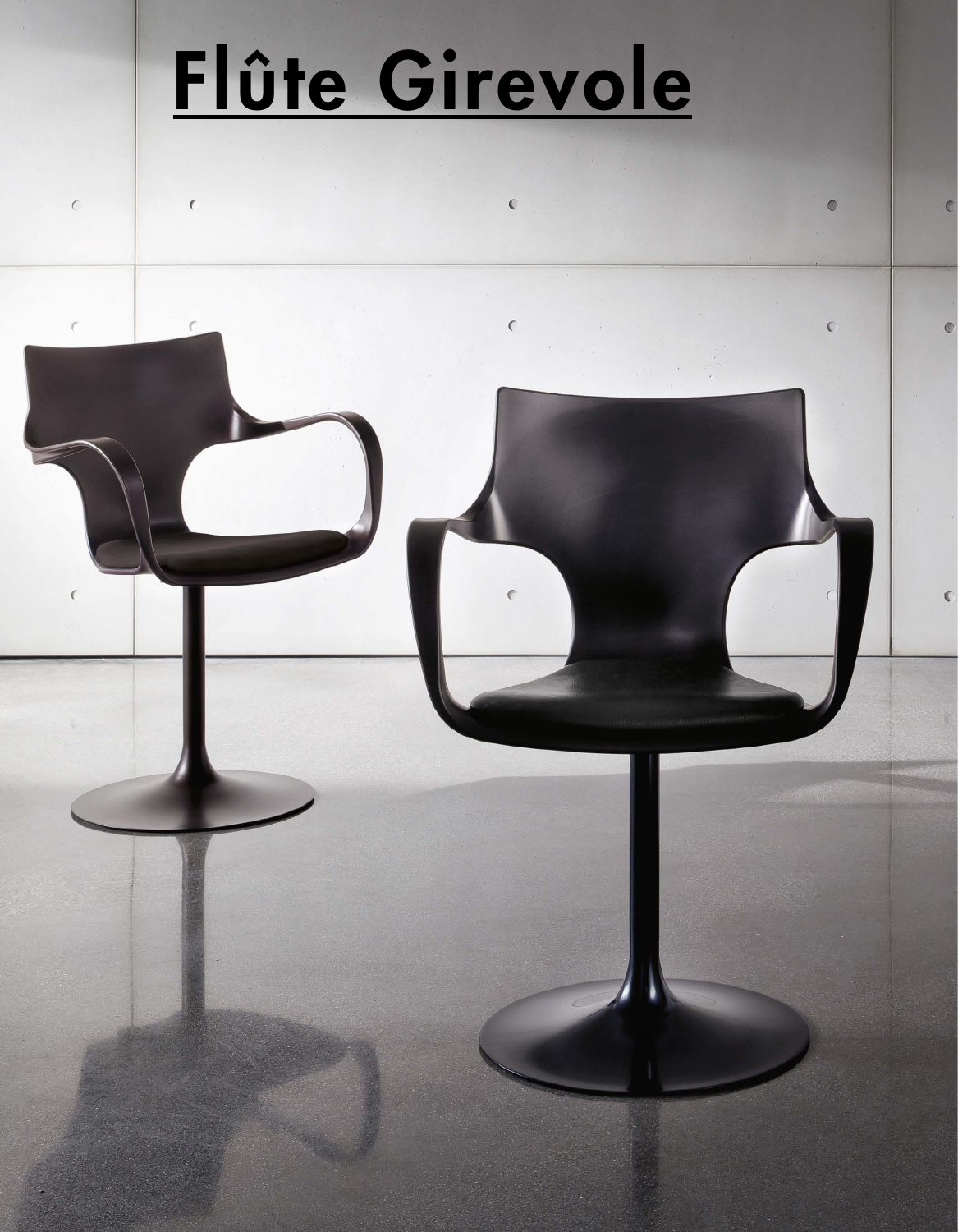# **SOVET ITALIA**

# Flûte Girevole

#### Design by Studio Sovet

Flûte girevole è una sedia che si adatta a molteplici ambienti, sia nella casa che nell'ufficio. È disponibile con struttura in metallo cromato o laccato. La comoda scocca con braccioli è realizzata in polipropilene bianco, nero oppure caffè. La seduta è resa ancora più comoda da un cuscino in ecopelle.

Flûte is a swivel chair that is ideal for different places such as home and office. It is available with polished chrome or lacquered metal structure. The comfortable seat with arms is in white, black or mocha polypropylene. The fake leather cushion makes the seat more comfortable.

## **Gallery**